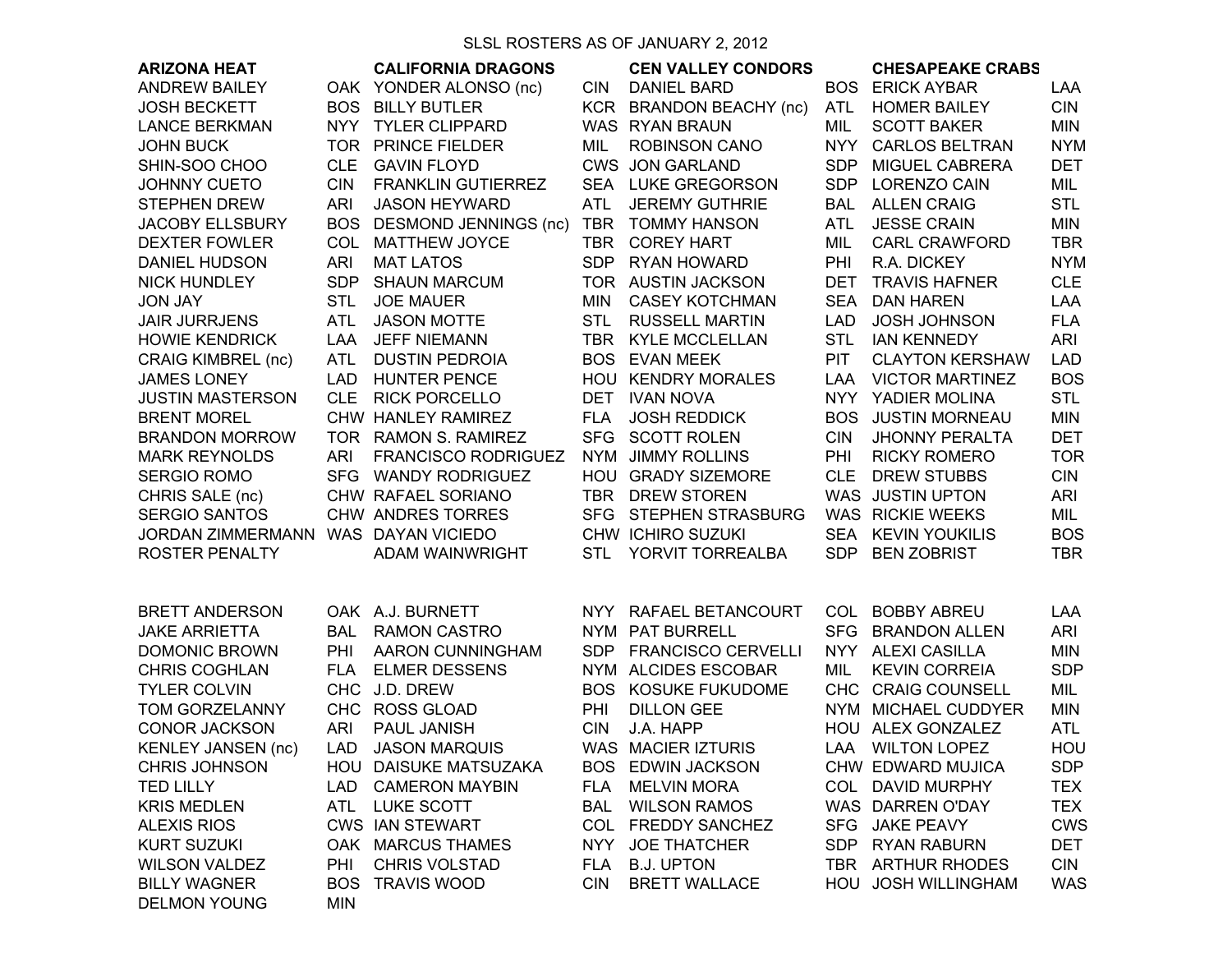SLSL ROSTERS AS OF JANUARY 2, 2012

|                            |            |                            |            | 0000 1100 110 710 01 07 11 10 71 1 2, 20 1 2 |            |                            |            |
|----------------------------|------------|----------------------------|------------|----------------------------------------------|------------|----------------------------|------------|
| <b>EMERALD CITY OSPREY</b> |            | <b>GALAPAGOS TORTOISES</b> |            | <b>JACKSON HOLE GUIDES</b>                   |            | <b>MALIBU WAVE</b>         |            |
| <b>JOHN AXFORD</b>         | MIL        | PEDRO ALVAREZ              | PIT.       | <b>BRENNAN BOESCH</b>                        | <b>DET</b> | <b>GRANT BALFOUR</b>       | <b>TBR</b> |
| <b>DARWIN BARNEY</b>       |            | CHC JOAQUIN BENOIT         | TBR        | <b>CLAY BUCHHOLZ</b>                         |            | <b>BOS HEATH BELL</b>      | <b>SDP</b> |
| <b>DARIC BARTON</b>        |            | OAK MARLON BYRD            |            | CHC JAMEY CARROLL                            | <b>LAD</b> | SANTIAGO CASILLA           | <b>SFG</b> |
| <b>ADRIAN BELTRE</b>       |            | <b>BOS MATT CAIN</b>       |            | SFG STARLIN CASTRO                           |            | CHC AROLDIS CHAPMAN (nc)   | <b>CIN</b> |
| PETER BOURJOS              |            | LAA WADE DAVIS             |            | TBR HANK CONGER (nc)                         | LAA        | <b>LUCAS DUDA</b>          | <b>NYM</b> |
| <b>JAY BRUCE</b>           | <b>CIN</b> | <b>MATT DOWNS</b>          | HOU        | <b>NELSON CRUZ</b>                           | TEX        | <b>DANNY ESPINOSA</b>      | <b>WAS</b> |
| <b>CHRIS CARPENTER</b>     |            | STL SCOTT DOWNS            |            | TOR JOHN DANKS                               |            | <b>CWS FREDDY GARCIA</b>   | <b>NYY</b> |
| <b>MIKE CARP</b>           |            | <b>SEA ANDRE ETHIER</b>    |            | LAD ALEJANDRO DE AZA                         |            | <b>CWS BRETT GARDNER</b>   | <b>NYY</b> |
| <b>MARK ELLIS</b>          |            | OAK MATT GARZA             |            | TBR KYLE DRABEK (nc)                         |            | TOR ZACH GREINKE           | <b>KCR</b> |
| YUNEL ESCOBAR              |            | TOR CARLOS GONZALEZ        |            | COL KYLE FARNSWORTH                          | <b>TBR</b> | <b>COLE HAMELS</b>         | PHI        |
| <b>DAVID FREESE</b>        |            | STL CHASE HEADLEY          | <b>SDP</b> | <b>NEFTALI FELIZ</b>                         | <b>TEX</b> | <b>OMAR INFANTE</b>        | <b>ATL</b> |
| <b>BRIAN FUENTES</b>       | <b>MIN</b> | PHILIP HUGHES              |            | NYY ALEX GORDON                              |            | KCR UBALDO JIMENEZ         | COL        |
| RAFAEL FURCAL              |            | LAD KELLY JOHNSON          | ARI        | <b>RAMON HERNANDEZ</b>                       | <b>CIN</b> | <b>ANDRUW JONES</b>        | <b>CWS</b> |
| ROY HALLADAY               | <b>PHI</b> | <b>ADAM JONES</b>          |            | <b>BAL AUBREY HUFF</b>                       | <b>SFG</b> | <b>CHIPPER JONES</b>       | <b>ATL</b> |
| <b>JOSH HAMILTON</b>       |            | TEX JON LESTER             |            | <b>BOS KYLE KENDRICK</b>                     | PHI        | <b>JEFF KEPPINGER</b>      | HOU        |
| <b>BRANDON LEAGUE</b>      |            | SEA JOEL PERALTA           |            | WAS KYLE LOHSE                               | <b>STL</b> | PAUL KONERKO               | <b>CWS</b> |
| <b>MIKE LEAKE</b>          |            | CIN BUSTER POSEY           |            | SFG EVAN LONGORIA                            |            | TBR ANDREW MCCUTCHEN       | <b>PIT</b> |
| <b>TIM LINCECUM</b>        |            | <b>SFG DAVID PRICE</b>     |            | TBR RYAN MADSON                              | PHI        | A.J. PIERZYNSKI            | <b>CWS</b> |
| <b>MIKE NAPOLI</b>         |            | LAA ALEXEI RAMIREZ         |            | <b>CWS NICK MARKAKIS</b>                     | BAL        | <b>ANIBAL SANCHEZ</b>      | <b>FLA</b> |
| PLACIDO POLANCO            |            | PHI ARAMIS RAMIREZ         |            | CHC SEAN MARSHALL                            |            | CHC SETH SMITH             | COL        |
| PABLO SANDOVAL             |            | <b>SFG CARLOS RUIZ</b>     | PHI        | <b>ALBERT PUJOLS</b>                         | <b>STL</b> | <b>GEOVANY SOTO</b>        | <b>CHC</b> |
| <b>ALFONSO SORIANO</b>     |            | CHC JAMES SHIELDS          | <b>TBR</b> | <b>COLBY RASMUS</b>                          | <b>STL</b> | <b>RUBEN TEJADA</b>        | <b>NYM</b> |
| <b>JASON VARITEK</b>       |            | <b>BOS MIKE STANTON</b>    | <b>FLA</b> | <b>ERVIN SANTANA</b>                         | <b>LAA</b> | <b>WILL VENABLE</b>        | <b>SDP</b> |
| <b>JUSTIN VERLANDER</b>    |            | DET MARK TEIXEIRA          | <b>NYY</b> | <b>JOHAN SANTANA</b>                         | <b>NYM</b> | <b>BRIAN WILSON</b>        | <b>SFG</b> |
| <b>JAYSON WERTH</b>        | PHI        | <b>MATT WIETERS</b>        | BAL        | <b>MATT THORNTON</b>                         |            | <b>CWS RYAN ZIMMERMAN</b>  | <b>WAS</b> |
|                            |            |                            |            |                                              |            |                            |            |
|                            |            |                            |            |                                              |            |                            |            |
| <b>JASON BARTLETT</b>      |            | SDP WILSON BETEMIT         |            | <b>KCR JULIO BORBON</b>                      | <b>TEX</b> | <b>DALLAS BRADEN</b>       | <b>OAK</b> |
| <b>JASON BERKEN</b>        |            | <b>BAL RAJAI DAVIS</b>     |            | OAK MIKE CAMERON                             |            | <b>BOS RUSSELL BRANYAN</b> | <b>SEA</b> |
| <b>JONATHAN BROXTON</b>    |            | LAD RYAN KALISH            |            | BOS CARLOS CARRASCO                          |            | CLE SEAN BURNETT           | <b>WAS</b> |
| <b>CHONE FIGGINS</b>       |            | SEA JEFF KARSTENS          | <b>PIT</b> | <b>RYAN DEMPSTER</b>                         |            | CHC FAUSTO CARMONA         | <b>CLE</b> |
| <b>JASON KENDALL</b>       |            | <b>KCR JASON KUBEL</b>     | MIN        | <b>IAN DESMOND</b>                           |            | WAS CHRIS DENORFIA         | <b>SDP</b> |
| <b>DERREK LEE</b>          |            | ATL HONG-CHIH KUO          |            | LAD AARON HILL                               |            | TOR JIM EDMONDS            | <b>CIN</b> |
| <b>BENGIE MOLINA</b>       |            | TEX MATT LAPORTA           |            | CLE CHRIS IANNETTA                           |            | COL JOHN JASO              | <b>TBR</b> |
| <b>DARREN OLIVER</b>       |            | TEX JED LOWRIE             |            | BOS REED JOHNSON                             | <b>LAD</b> | JONATHAN LUCROY            | MIL        |
| <b>CARL PAVANO</b>         | MIN.       | <b>CASEY MCGEHEE</b>       | MIL        | <b>DONNIE MURPHY</b>                         | <b>FLA</b> | <b>CARLOS PENA</b>         | <b>TBR</b> |
| <b>BRIAN ROBERTS</b>       |            | <b>BAL JONATHON NIESE</b>  |            | NYM RICKY NOLASCO                            | <b>FLA</b> | <b>JUAN PIERRE</b>         | <b>CWS</b> |
| <b>JONATHAN SANCHEZ</b>    |            | SFG FELIX PIE              | <b>BAL</b> | <b>CHRIS PEREZ</b>                           | <b>CLE</b> | <b>SCOTT PODSEDNIK</b>     | <b>LAD</b> |
| NATE SCHIERHOLTZ           |            | SFG WILL RHYMES            | DET        | <b>SEAN RODRIGUEZ</b>                        | <b>TBR</b> | <b>EDGAR RENTERIA</b>      | <b>SFG</b> |
| <b>DREW SUTTON</b>         |            | CLE RAMON SANTIAGO         | DET        | <b>GABY SANCHEZ</b>                          | <b>FLA</b> | <b>MARCO SCUTARO</b>       | <b>BOS</b> |
| MIGUEL TEJADA              |            | SDP JIM THOME              | <b>MIN</b> | <b>EDINSON VOLQUEZ</b>                       | <b>CIN</b> | <b>OMAR VIZQUEL</b>        | <b>CWS</b> |
| DANNY VALENCIA             | MIN.       | <b>VERNON WELLS</b>        |            | TOR RANDY WOLF                               | MIL        | <b>CARLOS ZAMBRANO</b>     | <b>CHC</b> |
|                            |            |                            |            |                                              |            |                            |            |